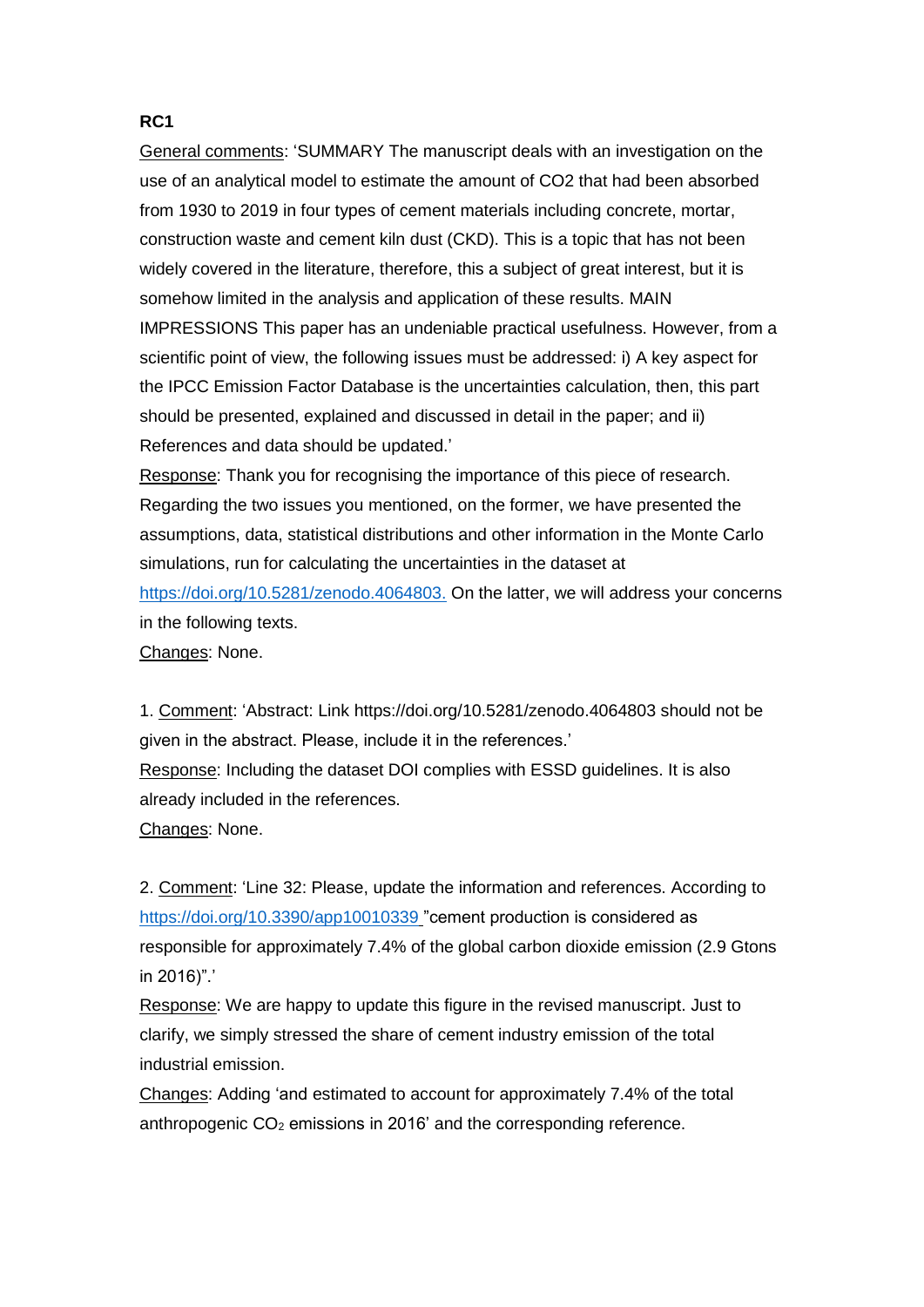3. Comment: 'Line 42: Please, update the information and references. Clinker factor is decreasing according to World Business Council for Sustainable Development (WBCSD); Cement Sustainability Initiative's (CSI). Cement Industry Energy and CO2 Performance. Getting the Numbers Right (GNR) Project, 1st ed.; World Business Council for Sustainable Development: Geneva, Switzerland, 2018.' Response: First, this is merely a background introduction of historically high clinker ratios hence emission factors. As part of this work, we explicitly estimated the process emission based on the newest available data. Secondly, the GNR project is known to skew the clinker ratios to the lower end because of its limited coverage. Instead, we used databases of higher resolution and accuracy. Changes: None.

4. Comment: 'Line 42: " . . . be around 0.5 t CO2/t cement . . . clinker ratio >95% ..." According to Table 3 in reference https://doi.org/10.3390/app10020646, the maximum stoichiometric amount of carbon dioxide that can be absorbed goes from 0.49 kg CO2/kg Cement (for CEM I Portland cement CEM I (OPC)) to 0.10 kg CO2/kg Cement CEM V/B.'

Response: You are talking about the maximum amount of  $CO<sub>2</sub>$  that can be absorbed for Portland cement (mainly CEM I). In the manuscript, we referred to two important papers discussing the historically high emission factors of around  $0.5$  t CO<sub>2</sub>/t cement. Changes: None.

5. Comment: 'Line 45: "The universal carbonation mechanisms that are responsible for the carbon uptake of cements can be attributed to their hydroxide(s) and silicate(s) constitutes, as described by Eq. (R1) and (R2):". This is not the only one. In addition, ettringite (https://doi.org/10.1680/adcr.2000.12.3.131) and calcium aluminates may be carbonated at low partial CO2 pressure, resulting in formation of gypsum, alumina gel and vaterite crystals

[\(https://doi.org/10.1016/j.conbuildmat.2011.07.043\).](https://doi.org/10.1016/j.conbuildmat.2011.07.043)) Line 45: More precise chemical mechanism that could be referenced are given in

[https://doi.org/10.1557/JMR.2002.0271,](https://doi.org/10.1557/JMR.2002.0271)

[https://doi.org/10.1016/j.cemconcomp.2018.04.006,](https://doi.org/10.1016/j.cemconcomp.2018.04.006)

[https://doi.org/10.1680/adcr.2000.12.3.131.](https://doi.org/10.1680/adcr.2000.12.3.131)

Response: We are aware that the actual carbonation mechanisms are more complicated than outlined in the manuscript. However, quantitatively carbonation of cement (e.g. OPC) is mainly attributed to CH and C-S-H phases (after hydration). We will change the wording to something like 'the main mechanism' and mention more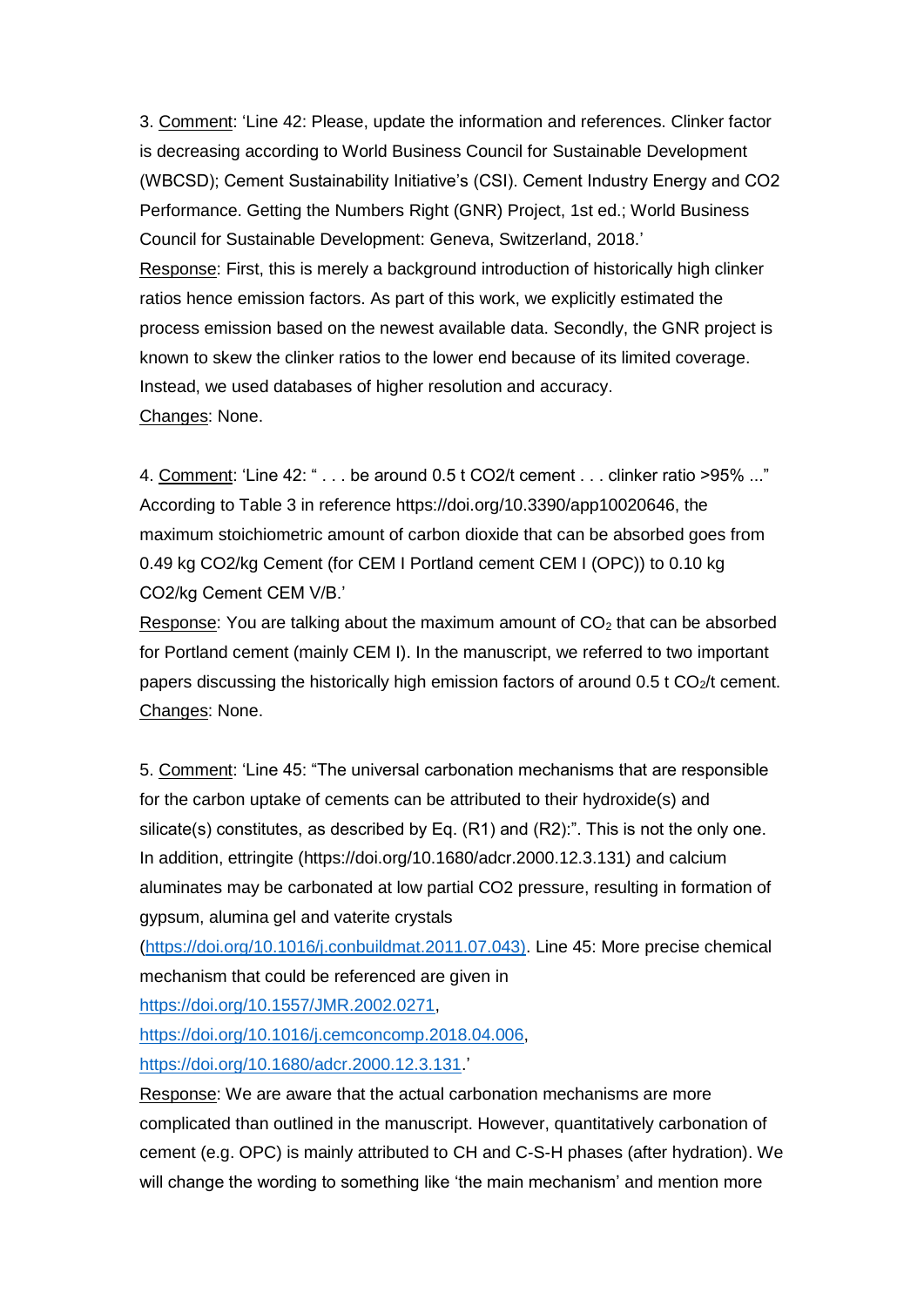other carbonation reactions. Nevertheless, the fact that the amount of  $CO<sub>2</sub>$  that can be taken up depends on the active Ca content, which is mainly derived from lime, will not change.

Changes: Replacing 'universal' with 'main'. Adding a footnote mentioning carbonation of other phases and the corresponding reference.

6. Comment: 'Line 49: With regard to this "... multi-giga-tonne potential of CO2 abatement . . .", the effect of the high level of alkaline blending (e.g. blast furnace) for CO2 abatement was proposed previously in ref. https://doi.org/10.3390/en12122346 ("The main finding is the extreme sensitivity of the GGBFS mortars to the curing intensity and, therefore, they can be used cured under controlled conditions to minimize carbon footprints").'

Response: We don't think what you argued here is in contradiction to what we stated in the manuscript. The '...multi-giga-tonne potential of  $CO<sub>2</sub>$  abatement...' is partly owing to the low content of clinker due to high mixing.

Changes: None.

7. Comment: 'Line 50: " ... reducing clinker ratio is still the key to lower the emission level ..." : reducing clinker ratio is one of the key levers to lower the emission level. Could please bring up some others? For instance, several Carbon Dioxide Uptake levers have been proposed in the Roadmap 2050 of the Cement Industry (Refs.: https://doi.org/10.3390/en13133452 and

[https://cembureau.eu/media/kuxd32gi/cembureau-2050](https://cembureau.eu/media/kuxd32gi/cembureau-2050-roadmap_finalversion_web.pdf) [roadmap\\_finalversion\\_web.pdf'](https://cembureau.eu/media/kuxd32gi/cembureau-2050-roadmap_finalversion_web.pdf)

Response: We agree with you here. We should have and will stress that reducing clinker ratio is the key to lower the PROCESS emission level. Changes: Adding 'process' in this sentence.

8. Comment: 'Line 59: I agree with the statement ". . . the results by applying more realistic clinker ratio data is necessary . . .". Then, I suggest to add the clinker ratios published in the Getting the Numbers Right (GNR) Project, Carbon Capture TechnologyâA˘TOptions and Potentials for the Cement Industry, 1st ed.; ˇ European Cement Research Academy (ECRA): Düsseldorf, Germany, 2007 and reference [https://doi.org/10.3390/app10010339'](https://doi.org/10.3390/app10010339).

Response: As I mentioned above regarding Line 42 comment, we think that the coverage of the GNR project is quite limited hence not representative of the reality. Changes: None.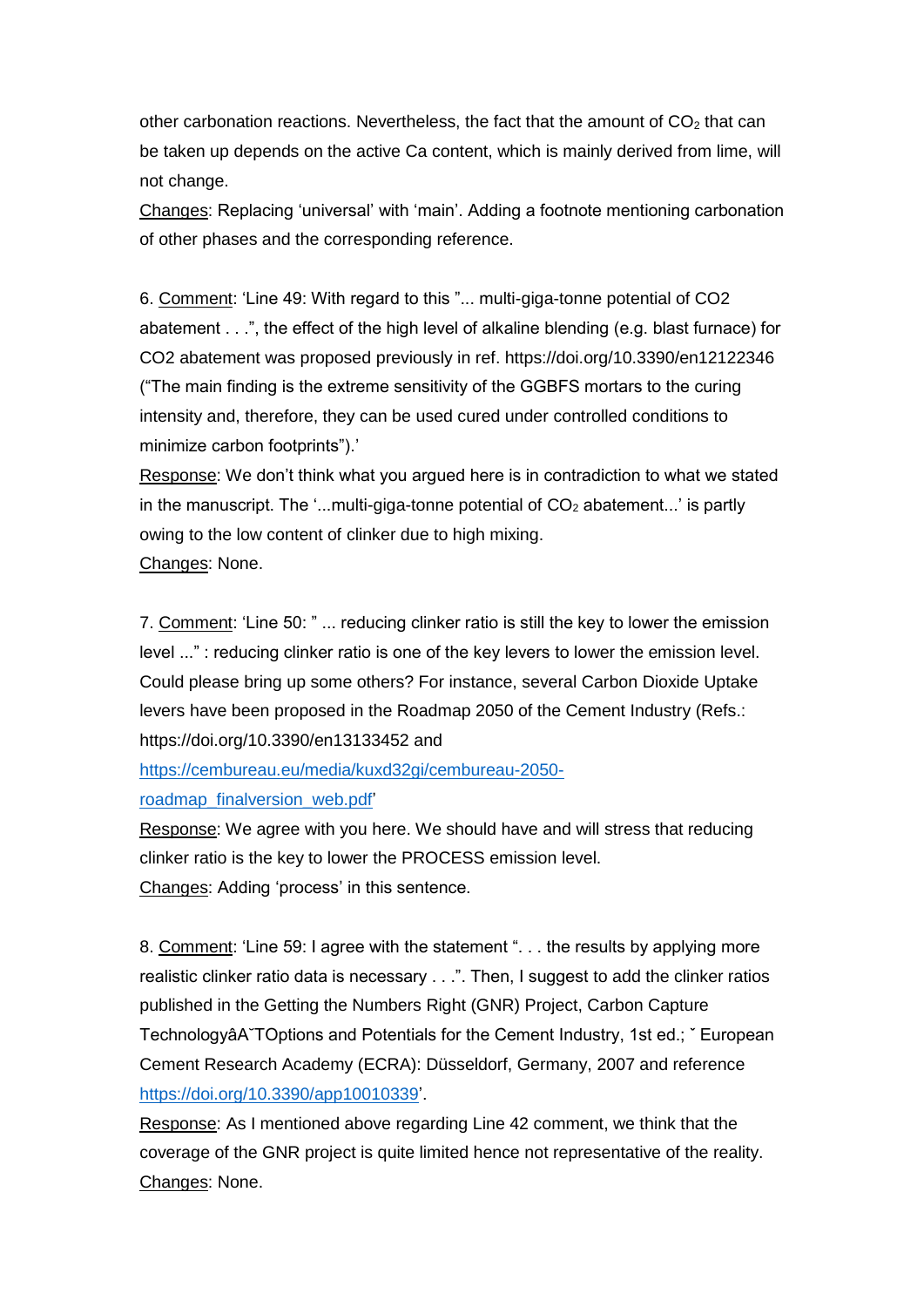9. Comment: 'Line 61: Could you please to cite your paper

https://doi.org/10.1038/ngeo2840 ("...has been sequestered in carbonating cement materials from 1930 to 2013, offsetting 43% of the CO2 emissions from production of cement over the same period") and justify this new figure?'

Response: Line 61: This sounds like a good idea. However, this justification might appear too early in the context of the structure of the manuscript. Instead, we will add the relevant information in the Conclusion section in the revised manuscript. Changes: Adding 'The offset level is noticeably higher than our previous estimate for 1930-2015 (~43%) while the uptake for the same period is broadly similar: 4.8 GtC from this study as opposed to 4.5 GtC from the previous one (Xi et al., 2016), indicating internal consistency of the uptake model and a direct relationship between cement clinker content and process emission.', at the end of the first paragraph of Conclusion section.

10. Comment: 'Line 140: The fraction of CaO that could be converted to CaCO3 is given in Table 3 in reference [https://doi.org/10.3390/app10020646.](https://doi.org/10.3390/app10020646)' Response: Line 140: We considered this parameter and its range explicitly in the Monte Carlo simulations. In the literature you referred to here, this ratio is however fixed at 65%.

Changes: None.

11. Comment: 'Line 147: The area behind the front cannot be regarded fully carbonated. You should consider a degree of carbonation. Please, check references discussing the effect of the degree of carbonation and surface/volume on the carbonation uptake.'

Response: When we say 'fully carbonated', we mean carbonated considering the degree carbonation e.g. clinker content, active CaO content etc.. 'Fully' here simply suggests that we don't tend to complicate our global-scale model by considering the dynamic evolution of carbonation, like partly-carbonated zone etc. However, we realise that 'fully' is a confusing term and will change the wording accordingly in the revised manuscript.

Changes: Adding a footnote saying 'As opposed to the concept 'partly-carbonated', where reaction kinetics are considered.'

12. Comment: 'Line 187: There are great differences between different countries in the same regional subcategory (Please, check the carbonation behaviour of recycled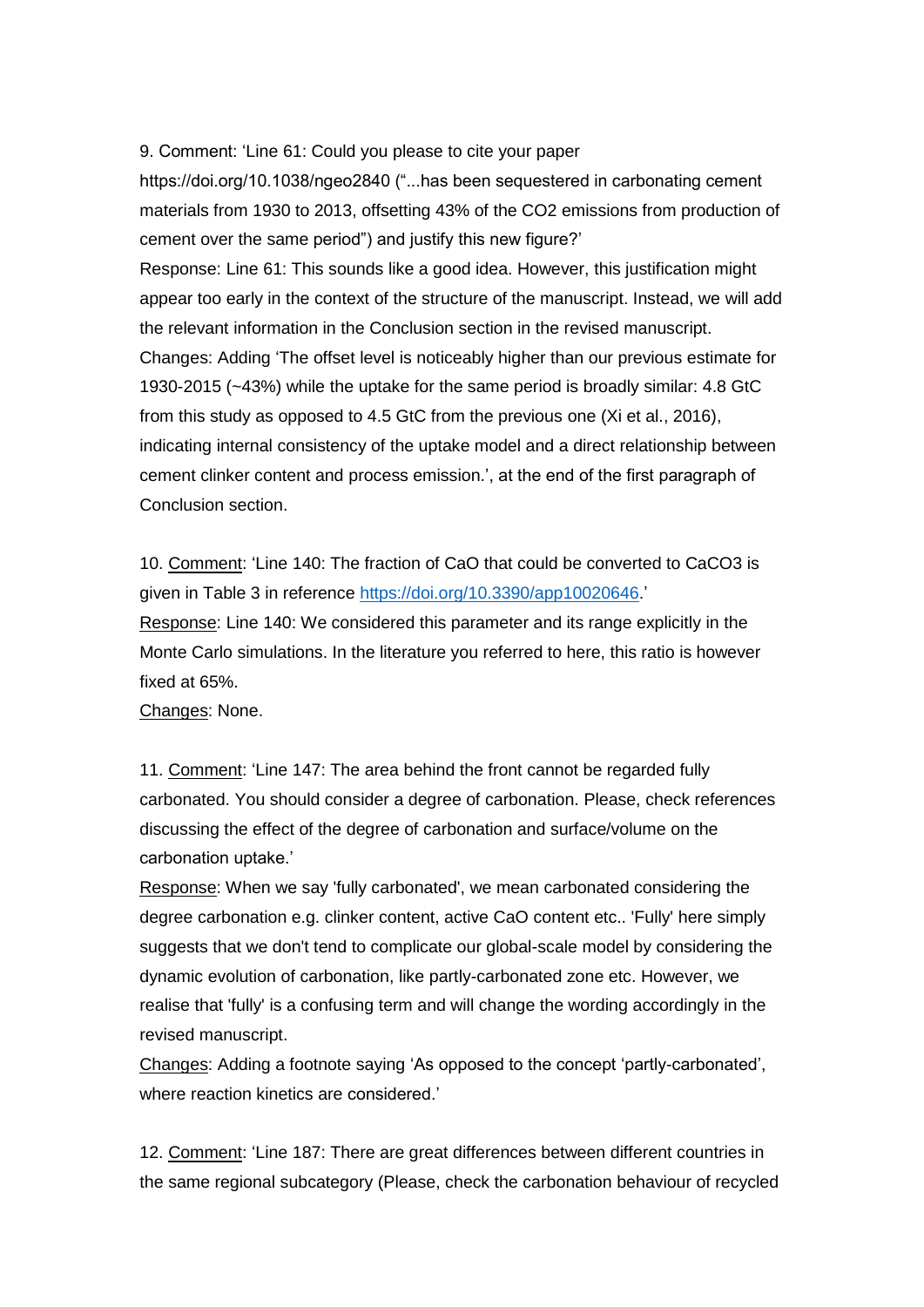aggregate concrete reported in https://doi.org/10.1016/j.cemconcomp.2015.04.017. In particular, the use of mineral additions as cement replacement causes greater carbonation depths than those of mixes without them. If you assume a uniform distribution between a and b for each reginal subcategory the uncertainty will be affected.'

Response: Despite being an assumption, here we applied the uniform distribution between a and b in terms of particle sizes not their carbonation behaviour. Changes: None.

13. Comment: 'Line 395: ". . .more than 72% of which have occurred since 1990...," as reported in other papers (See Fig. 9 in ref. [https://doi.org/10.3390/en13133452\).](https://doi.org/10.3390/en13133452))' Response: Can you clarify your question here? As we understand it, the literature you referred to is only concerning Spain using a Tier 1 approach. Changes: None.

14. Comment: 'Line 398: Could you please add a reference?' Response: Yes. We will add the reference of our submitted dataset Zenodo. Changes: Adding the reference '(Wang et al., 2020)'.

15. Comment: 'Line 410: Andrew (2018) report could be updated with reference " Robbie M. Andrew. Global CO2 emissions from cement production, 1928–2018. Earth Syst. Sci. Data, 11, 1675–1710, https://doi.org/10.5194/essd-11-1675-2019, 2019"?'

Response: Sure. However, since we are only comparing the overlapping 1930-2017 (cumulative) and 2017 (yearly) process emission, either literature would suffice. Changes: Changing the reference to 'Andrew (2019)' and updating in the reference list.

16. Comment: 'Line 416: In "3.2. Cement carbon uptake by region and material type", could you please discuss the main differences between the results given in (Xi et al., 2016) and SI data 4 in "cement carbon emission and uptake results.xlsx".' Response: We could but doing so seems redundant to me with the reasoning being that we have laid out the differences in the model in line 56,72,367 and 476 (before the changes) between these two studies. The results hence differ accordingly. Therefore, a discussion in this respect would only be serving to compare numbers with little insight, given the statistical nature of the estimation method. Changes: None.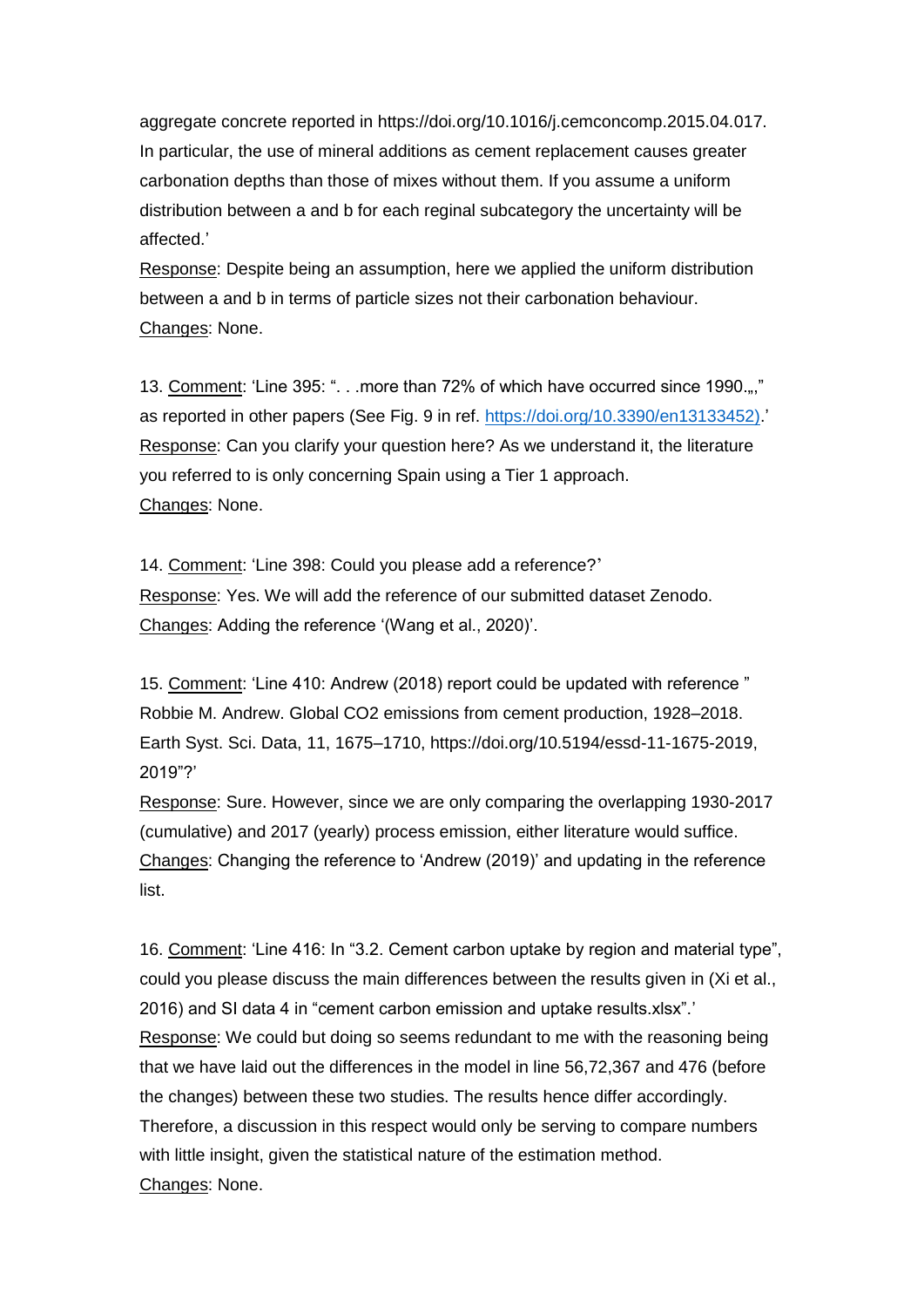17. Comment: 'Line 417: Could you please explain in detail how the uncertainty has been calculated? Associated uncertainties are available by Zenodo at https://doi.org/10.5281/zenodo.4064803, however, the excel worksheet (Uncertainty of cement carbon emission and uptake.xlsx) does include any formula. A key aspect for the IPCC Expert Group on Data for the IPCC Emission Factor Database is the uncertainties calculation. Therefore, this part should be highlighted in the paper.' Response: We decided not to publish the code at this stage. The uncertainties are estimated using Monte Carlo methods with all the variables, ranges and distributions considered listed in the 'SI table-Variables considered in the uptake uncertainty analysis'.

Changes: None.

18. Comment: 'Line 429: Could you please add a reference to support ". . . This is mainly attributed to the faster carbonation kinetics of mortar . . .". Line 429: Could you please add a Table with typical diffusion coefficients for mortars and concretes around the world or, at least, provide some references with diffusion coefficients calculated in the main country/regions?'

Response: This is provided in SI data 9 and SI data 14 tab in 'Input model parameters of cement carbon emission and uptake'. We have also further guided the reader to where to look for such evidence in the following lines. Changes: None.

19. Comment: 'Line 240: What about the effect of curing conditions and fly ash, GGBFS, etc., content? Could you please discuss it? (https://doi.org/10.1016/j.cemconcomp.2012.08.024 , https://doi.org/10. 1016/j.cemconres.2007.08.014 , https://doi.org/10.1016/j.cemconcomp.2018.04.006 )' Response: Which line are you referring to? It seems there is a mix-up. Changes: None.

20. Comment: 'Line 440: In Figure 6, which letter corresponds to each area (China, India, the US, Europe and the rest of the world)?' Response: Noted. We will change the format of the in the figures in the revised manuscript. They are clearly labelled in the schematics though. Changes: See Figure 6 and its caption.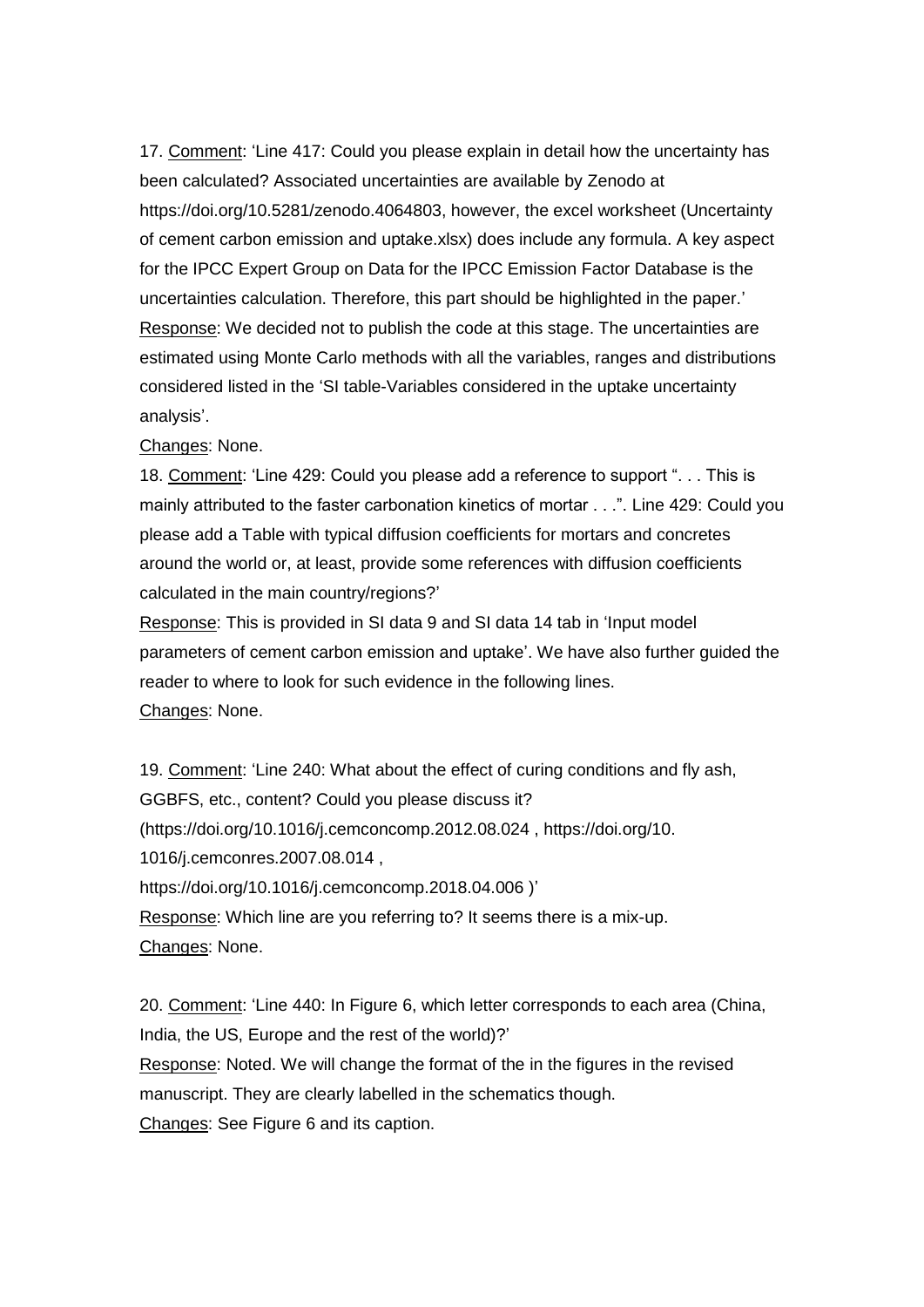21. Comment: 'Line 447: ". . . more than 75% of the total uptake was attributed to . . . the cement materials produced/consumed after the 1990s . . ." as reported in other papers (See Fig. 9 in ref. [https://doi.org/10.3390/en13133452\).](https://doi.org/10.3390/en13133452))' Response: This is addressed above for the 'Line 395' comment. Changes: None.

22. Comment: 'Line 467: Could you please write the equations and procedure used for the simulation, as well as for the associated uncertainties?' Response: Again, we decided not to publish the code at this stage while we are applying for patents. Changes: None.

23. Comment: 'Line 474: Could you please delete "microscopic".' Response: This seems reasonable, we will do so in the revised manuscript. Changes: Deleting 'microscopic'.

24. Comment: 'Line 475: In agreement with other papers, it has been found that "post-1990 era sees more than 75% of the total uptake estimated.".' Response: We have not seen other literature reporting such an index using different models (methods) at global scale. Changes: None.

25. Comment: 'Line 477: Could you please give figures about the result of the clinker ratio overestimation? This conclusion should compare clearly the results provided in (Xi et al, 2016) and in the present paper.'

Response: Initially we intended to make such a comparison schematically, however, we don't have access to the yearly uptake data as reported in Xi et al. 2016 any more.

Changes: None.

26. Comment: 'Line 479: Could you please delete "(see Figure 4a)".' Response: Can you explain whv? Changes: None.

27. Comment: 'Line 480: It is clear that to increase the accuracy of the uptake estimates is necessary. Therefore, conclusions should include the uncertainties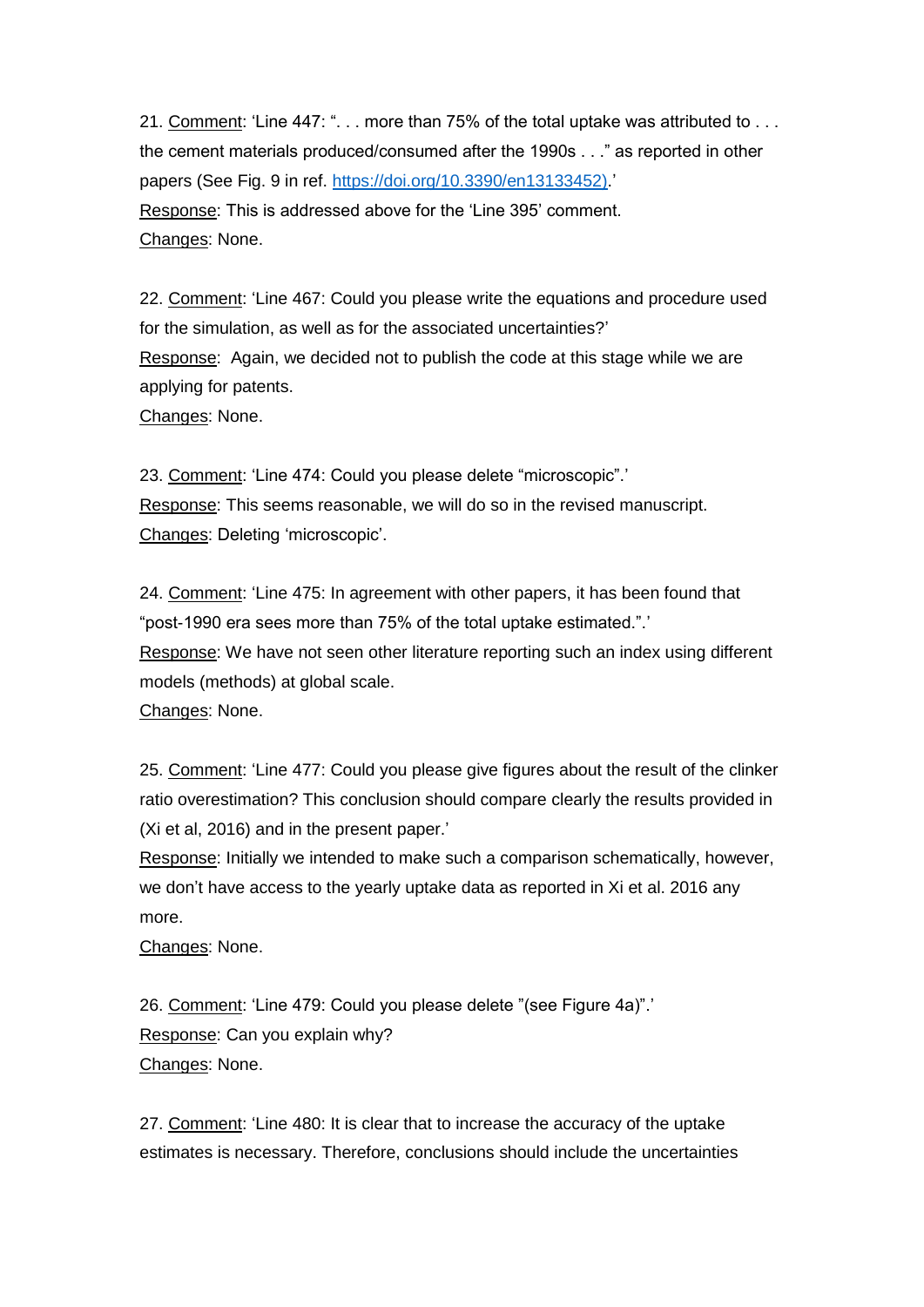obtained in this paper as well as the evaluation of the uncertainty's calculation process.'

Response: It is a good point to include the uncertainties in the conclusion sector, but maybe the cumulative results only, given the others were already explicitly stated in the preceding sections (Results) and in the SI tables. In our opinion, the Conclusion section mainly serve as a summary to catch the trends found in this study. Changes: Changing the sentence 'The compounded results suggest that the cumulative CO2 offset reached approx. 52% as of 2019' to 'The compounded results suggest that the cumulative  $CO<sub>2</sub>$  uptake reached 21.12 Gt (18.12-24.54 Gt, 95% CI) offsetting approx. 52% of the corresponding process emission as of 2019'.

28. Comment: 'Line 484: Which experiments in "determined by experiment "?' Response: This is a proposal for ways to increase the accuracy and reliability of the estimates. Mass spectroscopy and nuclear magnetic resonance, among other experimental methods are useful in determining the conversion factor experimentally. Changes: None.

## **RC2**

1. Comment: 'Line 49: I think that is not in contradiction. It is well-known that cements with low content of clinker lead to lower carbon dioxide footprint. In addition, blastfurnace slag also carbonates as shown in mentioned references.' Response: We can agree on this. In addition, cement additives such as blast-furnace slag can accelerate carbonation rate of concrete and mortar (https://doi.org/10.3390/en12122346), this factor has been explicitly considered in our study (see the SI data 9 in the 'Input model parameters of cement carbon emission and uptake' file). Meanwhile, calcium oxide in cement additives also carbonates (https://doi.org/10.3390/en12122346). However, in order to meet the performance standards for cement materials, the CaO content usually does not change noticeably. In our study, we took this aspect of uncertainty into account as well, hence did not use the constant value.

Changes: None.

2. Comment: 'Line 395: The trends at global and local level scale are similar. Post-1990 period correspond to the highest cement production and, therefore, the highest carbon dioxide uptake. It is suggested to mention other examples or references.' Response: In the revised manuscript, we will add necessary comparative analysis. The paper by Cao et al. (2020) (doi: 10.1038/s41467-020-17583-w) is a proper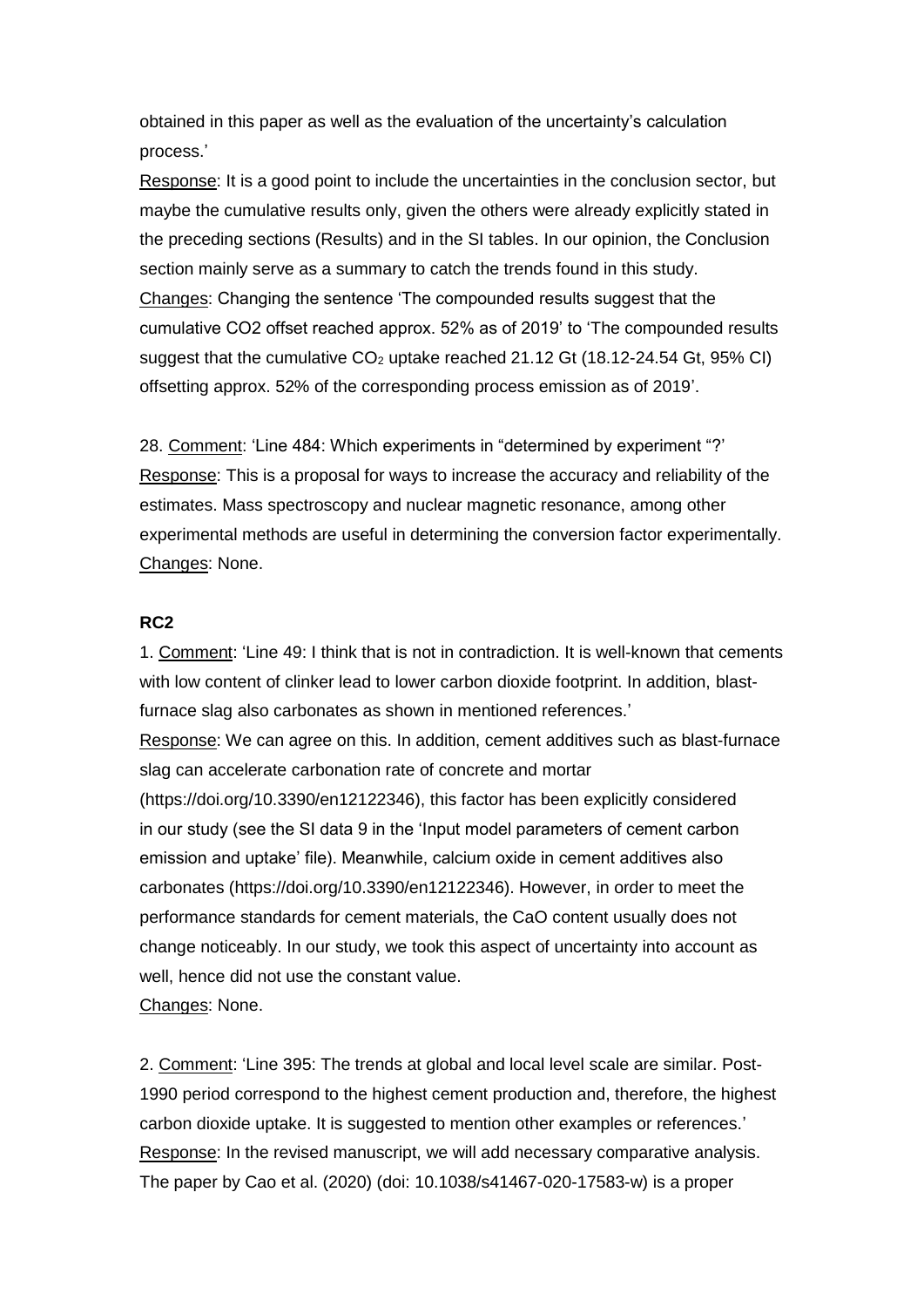candidate. The literature you referred to is only concerning Spain using a simple transformation approach according to IPCC Guidelines (ACDU (service life) = *α×*IPCC reported emissions due to the calcination process; ACDU (end-of-life) = *β×*IPCC reported emissions due to the calcination process, with *α* and *β* being 0.20 and 0.03, respectively), which is totally different to our cement uptake models. There is little comparability between them.

Changes: Adding 'This finding agrees with other studies on cement carbon uptake using similar modelling approaches (Cao et al., 2020)' and updating the reference list accordingly.

3. Comment: 'Line 475: Probably in Figure 9 in reference: https://doi.org/10.3390/en13133452 Energies 2020, 13(13), 3452.' Response: The same as the response above (Line 395). Changes: None.

4. Comment: 'Line 479: In the conclusions, references to Figures should be avoided. This is the reason to suggest deleting such reference.' Response: This seems reasonable. Changes: Deleting '(see Figure 4a).

5. Comment: 'Finally, it is a pity your decision not to publish the uncertainty calculation code for the time being. It would be quite necessary to provide this information in order to include the carbon dioxide uptake in the IPCC Emission Factor Database.'

Response: We are aware that providing the uncertainty calculation code is necessary for our results to be included in the IPCC Emission Factor database. At this stage, however, we are still in the process of copyrighting the code thus decided not to publish the code, yet. Changes: None.

## **RC3**

Not applicable

## **RC4**

General comments: 'This manuscript works on an investigation on the use of an analytical model to estimate the amount of CO2 uptake from 1930 to 2019 in four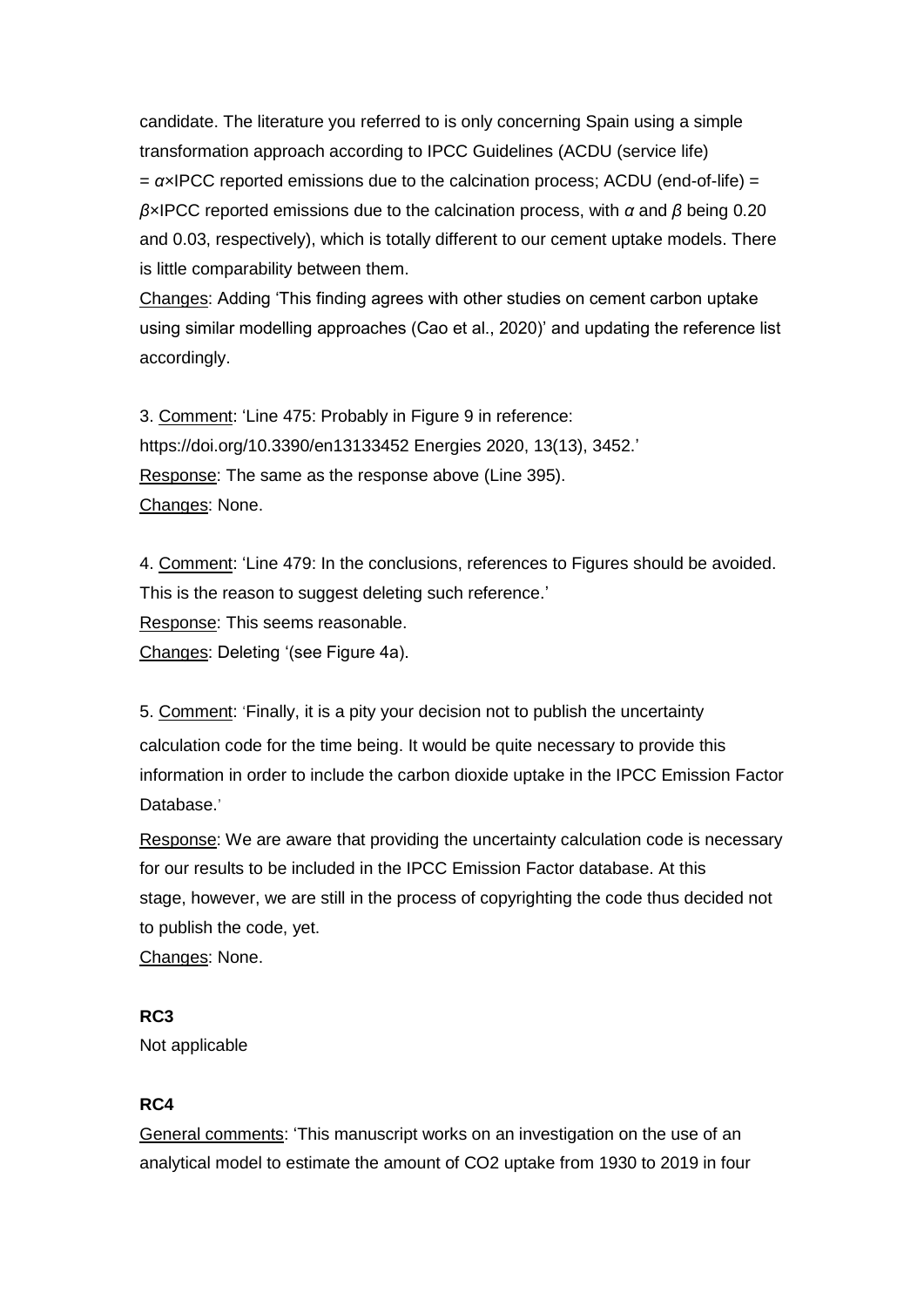types of cement materials including concrete, mortar, construction waste and cement kiln dust. It is a topic that has not been widely covered in the literature, and therefore, a subject of great interest, but it is somehow limited in the analysis and application of these results. This paper is useful for evaluating the real environmental impact of the cement industry. This dataset and the estimate methodology may serve as a set of tools to assess the emission and, more importantly, the uptake of CO2 by cement materials during their life cycles.'

Response: Thank you for recognizing the importance of this piece of research. In this article, we focused on updating the global cement carbon uptake inventory and its distribution, the detailed analyses such as how the carbonation factor affects the uptake had been presented in our previous work (doi: 10.1038/NGEO2840), Therefore, we did not place special emphasis on the analysis of the results. Our results demonstrate that carbonation of cement products is an important anthropogenic carbon sink, which has not been thoroughly assessed or documented. Using our consistent framework and model, regular updating the annual and cumulative estimates of cement carbon uptake can be realized, so that their inclusion in the global carbon budget is foreseen. Additionally, our work can bring instruction and inspiration for carbon capture technology and carbon neutralisation path. Changes: None.

1. Comment: 'Carbonation of cement produces calcite, whose dissolution also consume CO2. How do you consider this effect of calcite dissolution on the CO2 uptake of cement?'

Response: Cement carbonation produces calcite by aqueous precipitation reactions, and it is the main and the most stable polymorph. While calcite dissolution does take place in nature e.g., prominently in the karst area, in typical micro-environments of cement/concrete, calcite dissolution reactions are not favoured because calcite is continuously supersaturated to enhance precipitation.

[\(https://doi.org/10.1016/j.jcou.2020.02.015;](https://doi.org/10.1016/j.jcou.2020.02.015)

[https://doi.org/10.1016/j.jcou.2020.101428\)](https://doi.org/10.1016/j.jcou.2020.101428). In addition, other co-existing phases such as calcium hydroxide have much higher solubility than calcite. Existing research have shown that in the karst area dissolving 1 mole of calcium carbonate consumes 1 mole of CO2. Based on this theory, calcite dissolution could be helpful to the CO2 uptake of cement. However, it is not the main chemical mechanism in cement materials life cycles. Hence, we did not consider the effect of calcite dissolution on the CO2 uptake of cement. Nevertheless, quantitative determination of calcite